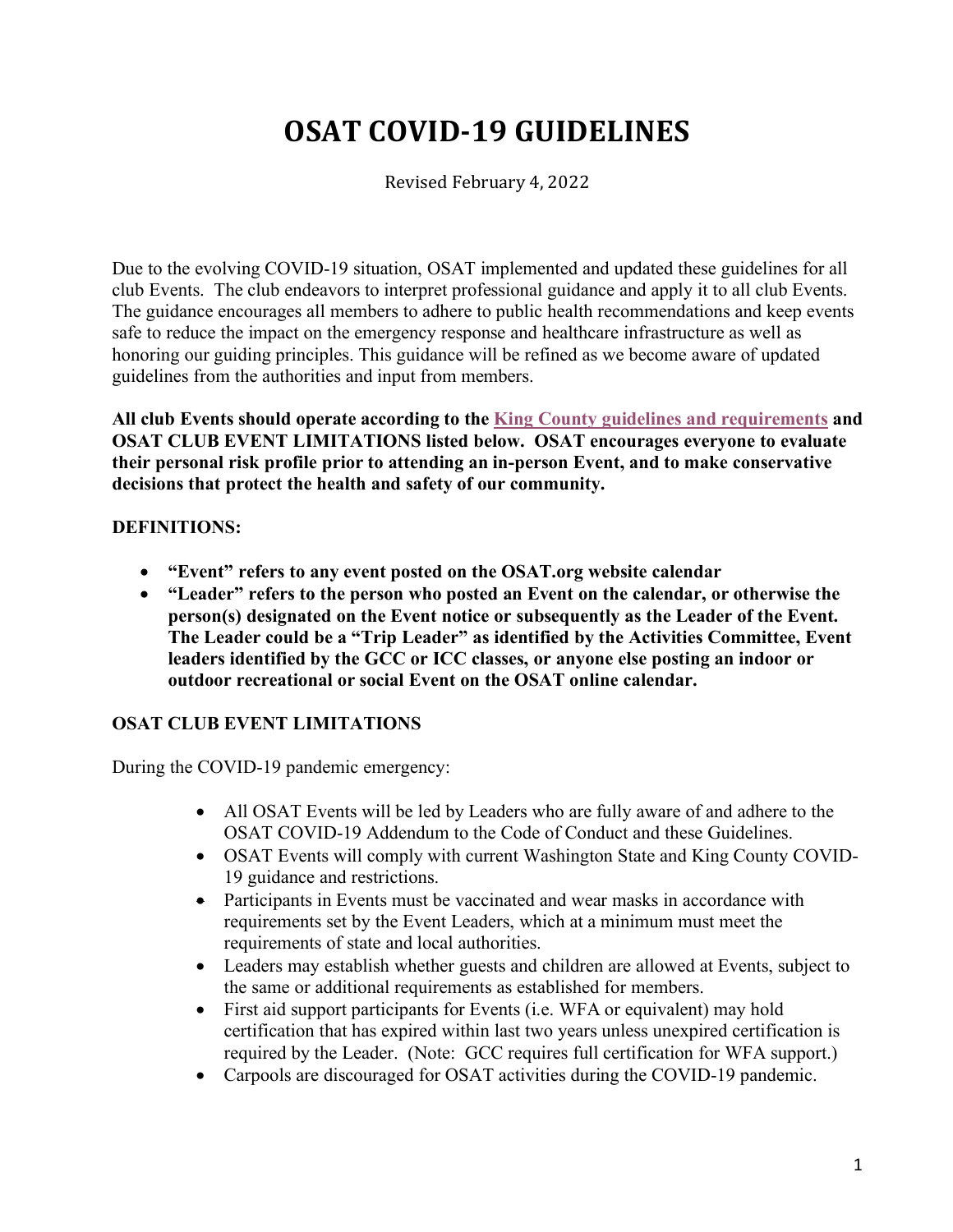## **GUIDING PRINCIPLES UPON WHICH THESE GUIDELINES ARE ESTABLISHED**

- **Health & Safety:** Our top priority is the health and safety of the OSAT community. As a part of the broader community, our response to the COVID-19 outbreak will also support the overall well-being of people in western Washington.
- **Compliance & Coordination:** We will fully comply with public health orders/guidance and coordinate with public land managers and partner organizations on outdoor recreation policies and procedures if necessary. We will provide OSAT members specific guidance and tools to ensure our Events promote safe and responsible outdoor recreation.
- **Decision-Making & Communications:** We commit to being decisive, communicating frequently and transparently, and providing actionable guidance and change management support for our members.
- **Community Support:** We will show compassion and support for individuals and communities most impacted, and our Events will reflect our club's values of conservation, stewardship, and 12-Step principles.
- **Club and AA Group Relationship:** In compliance with the club tradition that OSATaffiliated AA groups are separate from the club, the AA groups establish their own operational guidance. Nevertheless, the Club operates in respect of the traditions and principles of AA.

# **IF YOU HAVE CONFIRMED COVID-19 OR ARE WORRIED THAT YOU MAY HAVE COVID-19, please follow this protocol:**

- 1. Review the latest King County Public Health, Washington State Department of Health, and/or local health department recommendations and follow their guidance.
- 2. If you have tested positive for COVID-19 and participated in an OSAT in-person Event 2 days prior to initial symptoms, you must notify the OSAT Event Leader so they can take action to protect you and our members.
- 3. Our goal is to support you, protect your privacy, and reduce the risk to our community. It will be helpful for us to know things like when you started feeling sick, when you tested positive, and what OSAT Events you participated in. It will also help us to know if you have any specific concerns we can help address.

Leaders will be responsible to notify all participants from the rosters of those Events that they may have been exposed to COVID-19, and that they should take appropriate precautions.

## **IF YOU HAVE CLOSE CONTACT\* WITH SOMEONE WHO TESTS POSITIVE FOR COVID-19** please follow this protocol:

- \* "Close contact" is defined as within 6 feet for a total of 15 minutes or more.
	- 1. Review the latest CDC Public Health Guidance for Community-Related Exposure and follow their guidance.
	- 2. If you participated in an OSAT in-person Event during the exposure period, contact the Leader of that Event and let them know that other participants may have been exposed, and they should follow the CDC's recommendations regarding-quarantine and isolation.